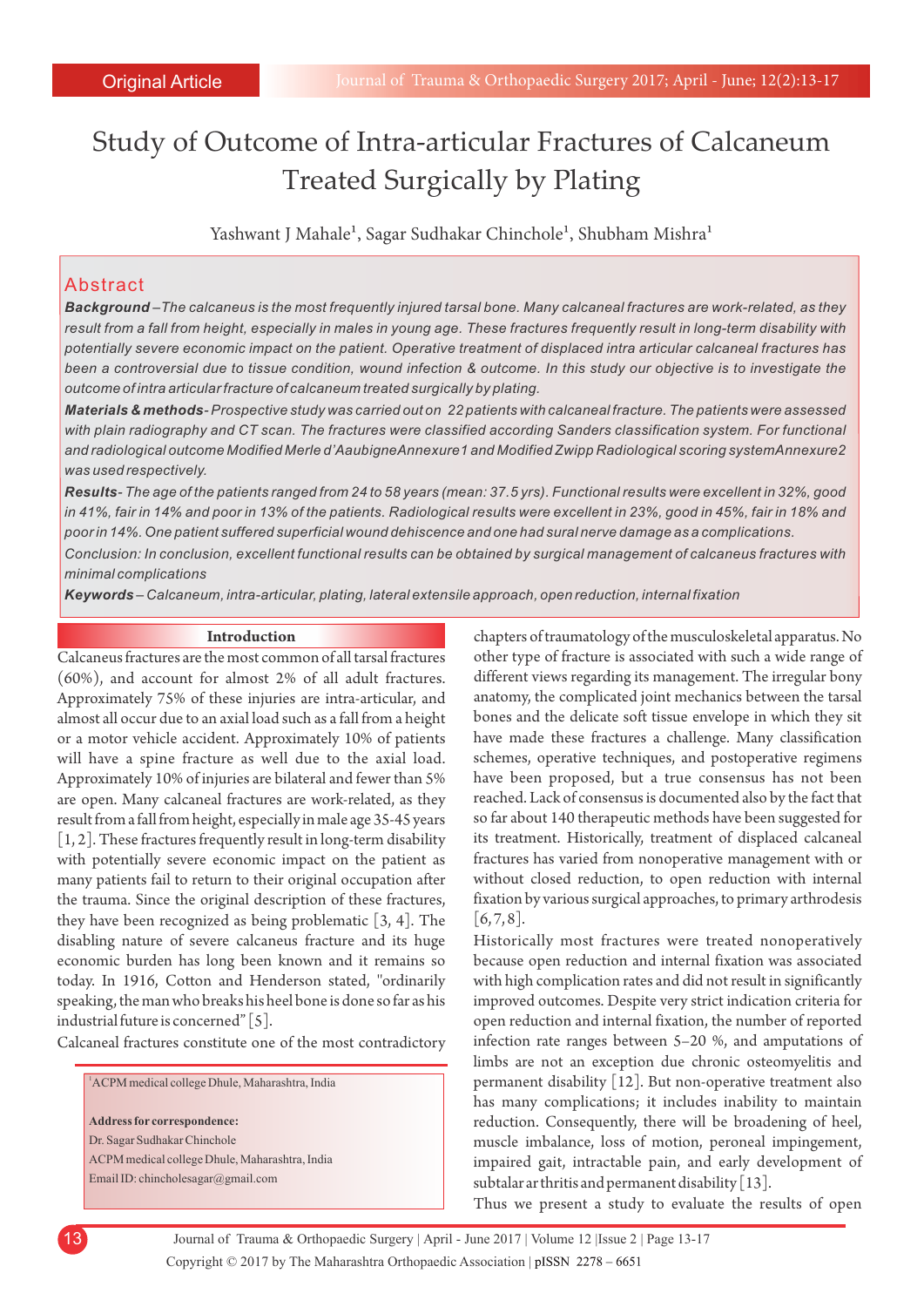|                                  | <b>Functional scoring</b>            | Outcome (% of total sample size) |      |      |      |
|----------------------------------|--------------------------------------|----------------------------------|------|------|------|
| <b>Series</b>                    |                                      |                                  |      |      |      |
|                                  |                                      | Excellent                        | Good | Fair | Poor |
| K. S. Leung <sup>13</sup> (1993) | Crosby and Ftzgibbons                | 39                               | 52   | 09   | 00   |
| H. Zwipp <sup>23</sup> (2004)    | Modified Merle d'Aubigne 25<br>Score |                                  | 36   | 33   | 06   |
| M. Haddad <sup>24</sup> (2014)   | Rowe Scale                           | 16                               | 55   | 23   | 06   |
| D. Karthick <sup>25</sup> (2016) | <b>Modified Rowe Scale</b>           | 100                              | Ю    |      |      |
| Present Study(2016)              | Modified Merle d'Aubigne 32<br>Score |                                  | 42   | 13   | 13   |

## **Table 1 - Comparison of Functional outcomes compared among various studies**

reduction and internal fixation and study the associated complications.

## **Materials and Methodology**

Between 2014 and 2016 we studied 22 patients of intra articular fracture calcaneum which were treated surgically with ORIF & plating. This group of patients consisted of 5 women and 17 men in the age range of 24 - 58 years. 9 of them were low demand (sedentary life) while 13 were with high demand, active life style involved in heavy work like laborers. 13 had right sided involvement and 9 with left side. When considered mechanism of injury, 17 patient had fracture after fall from height and 5 were caused as a result of road traffic accident.

In this series there were 2 cases of lumbar spine injury which were managed conservatively, 2 cases of tibial platue fracture treated with buttress plating, 1 proximal femur fracture treated with 950 DHS and 1 volar Barton's fracture treated with plating.

All 38 patients of calcaneum fracture were initially evaluated with x ray imaging followed by CT scan. Fracture was classified according to Sander's CT based classification. Out of all, 16 were Sanders grade I which were excluded from study. Twelve were diagnosed with Sanders grade II fracture, nine calcanei had Sanders grade III fracture and one calcanei with Sanders grade IV fracture indicating that all the fractures were intrarticular with comminution.

Surgery was differed till appearance of wrinkle sign which took nearly 10 to 14 days. Tourniquet was used in each case. Surgery was performed in lateral position under suitable anaesthesia through extended lateral approach. Reduction of fracture and articular surface was achieved under direct vision and fluoroscopic imaging and fracture was fixed with recon plate. We used autogenouse corticocancellous bone from iliac crest in one patient and tri calcium sulfate bone substitute in three patients to fill the void remaining after elevation of articular fragment.

Post operatively drain was removed after 24 hours and sutures were removed after 2 weeks. Range of active and passive exercises were started in immediate post operative period. Patients were followed postoperatively at 2 week for suture removal, 6 week, 12 week, 6 month and 1 year with clinical and radiological examination. Weight bearing is started gradually after 12 weeks depending on progress of fracture healing and pain tolerated by patient. Functional outcome was determined with modified Merle d'Aubigne Functional Scoring system which consider pain and ability of patient to walk on barefoot, toes, heels and with footwear.

### **Results**

The age of the patients ranged from 24 to 58 years (mean: 37.5 yrs). 77% patients were males and 23% were females. The right foot was affected in 13 patients, the left in 9 patients. 17 patient had fracture after fall from height and 5 were caused as a result of road traffic accident. In this series there were 2 cases of lumbar spine injury which were managed conservatively, 2 cases of tibial platue fracture treated with buttress plating, 1 proximal femur fracture treated with 950 DHS and 1 volar Barton's fracture treated with plating. All fractures were subdivided according to Essex Lopresti classification system based on x ray findings. Ten fractures were tongue type and remaining six were joint depression type. Average time delay from injury to surgery was 7 days (range, 4- 14 days). All 38 patients of calcaneum fracture were initially evaluated with x ray imaging followed by CT scan. Fracture was classified according to Sander's CT based classification. Out of all, 16 were Sanders grade I which were excluded from study. Twelve were diagnosed with Sanders grade II fracture, nine calcanei had Sanders grade III fracture and one calcanei with Sanders grade IV fracture indicating that all the fractures were intrarticular with comminution.

We used Modified Merle d'AaubigneAnnexure1 and Modified Zwipp Radiological scoring systemAnnexure2 for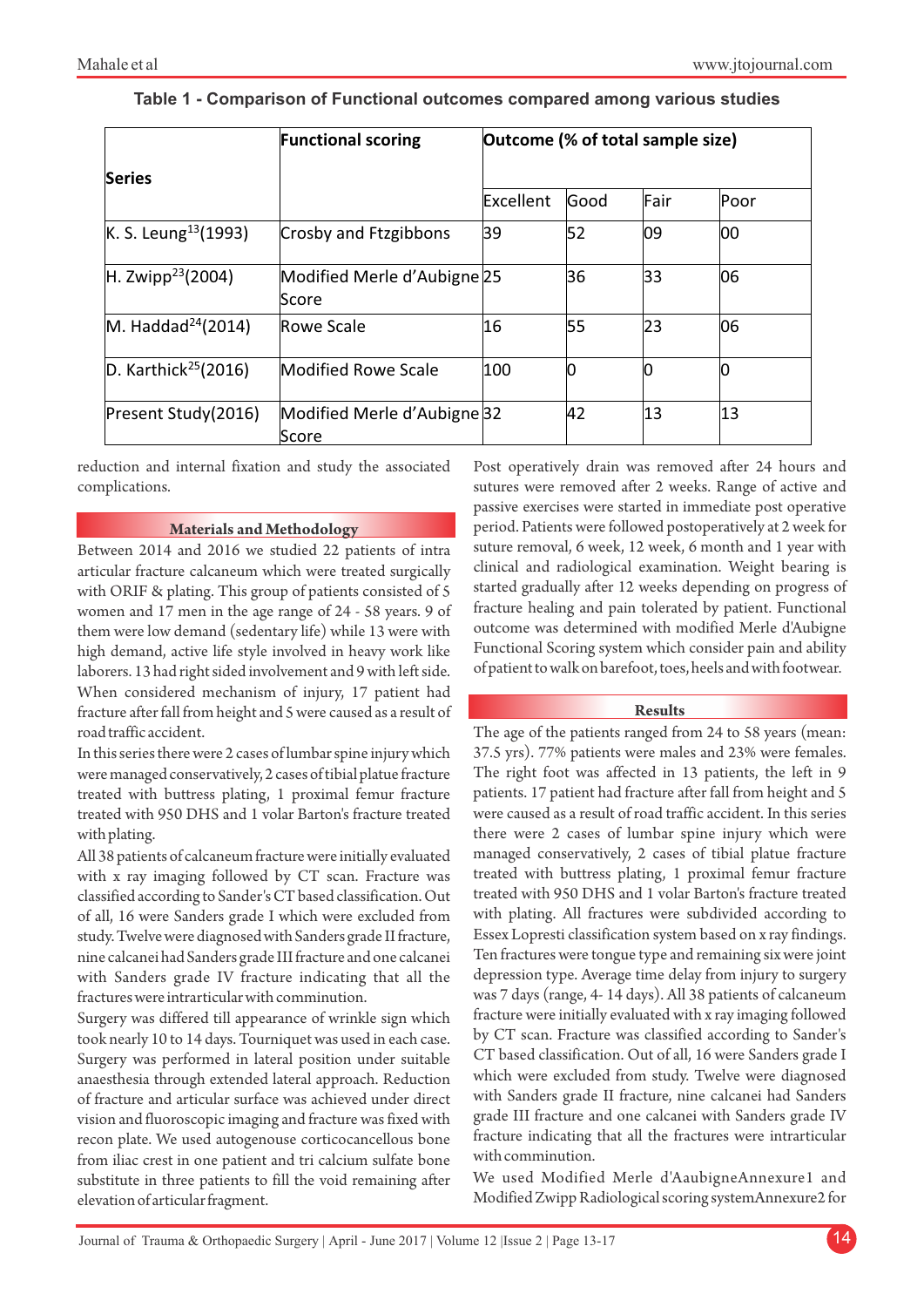

**Figure 1** – Preoperative lateral view **Figure** 2 – Axial view **Figure** 3 – CTscan- 2B **Figure** 4 – Immediate post operative view



**Figure** 5 – Three month post op **Figure** 6 – Toe walk **Figure** 7 – Heel walk

functional and radiological outcome respectively. Functional results were excellent in 32%, good in 41%, fair in 14% and poor in 13% of the patients. Radiological results were excellent in 23%, good in 45%, fair in 18% and poor in 14%. All fractures healed without any major complication. One patient suffered superficial wound dehiscence and one had sural nerve damage as a complications. None of the patients required sub-talar fusion till the last follow-up.

#### **Discussion**

Calcaneus fractures comprise 2% of all fractures, and 60- 75% of these fractures are intraarticular. Ten percent of the patients with calcaneus fractures have accompanying spine fractures and other extremity injuries. Ninety percent of the calcaneus fractures occur in males employed in industry aged between 21 and 45 years, which demonstrate that these fractures have important economic impacts [14]. Calcaneus fractures are generally due to high-energy traumas such as a fall from height and traffic accidents. In our study 17 patients had fracture after fall from height and 5 were caused as a result of road traffic accident. In this series there were 2 cases of lumbar spine injury which were managed conservatively, 2 cases of tibial platue fracture treated with buttress plating, 1 proximal femur fracture treated with 950 DHS and 1 volar Barton's fracture treated with plating. These associated injuries are because of similar mechanism of trauma in all these fracture i.e. fall from height.

The management of displaced intra-articular calcaneal fractures remains controversial and the question whether operative treatment improves outcome is debatable. Some of the reasons behind this continued controversy include problems with different classifications, indications for operative treatment and different assessments for clinical and radiological outcomes. Randle et al [15]. in a metaanalysis stated that ''there is a trend for surgically treated patients to have better outcomes; however, the strength of evidence for recommending operative treatment is weak''. In support of Randle et al [15], Bridgman et al.8 in his Cochrane review stated that ''randomised trials of management of calcaneal fractures are few, small and generally of poor quality. Even where there is some evidence of benefit of operative compared with non-operative treatment, it remains unclear whether the possible advantages of surgery are worth its risks''.

The ideal treatment for any displaced intraarticular fracture is anatomical reduction, stable fixation and early joint mobilisation. Complications resulting from intra-articular calcaneal fractures include malunion, post-traumatic subtalar osteoarthritis, chronic foot pain, peroneal tendonitis and lateral impingement syndrome [16]. Historically, the type and number of fragments of calcaneal fractures were the most important variables with the aims of operative treatment to restore of the overall shape and correct Bo¨hler's angle to prevent long-term disability. Catani et al [17] showed that those in whom geometry of the calcaneum and joint was restored by surgery had better compensation of gait and a better clinical and functional score. Benirschke and Sangeorzan [18] reported the preliminary results of more than 100 calcaneal fractures with improved outcomes compared to other published reports of conservative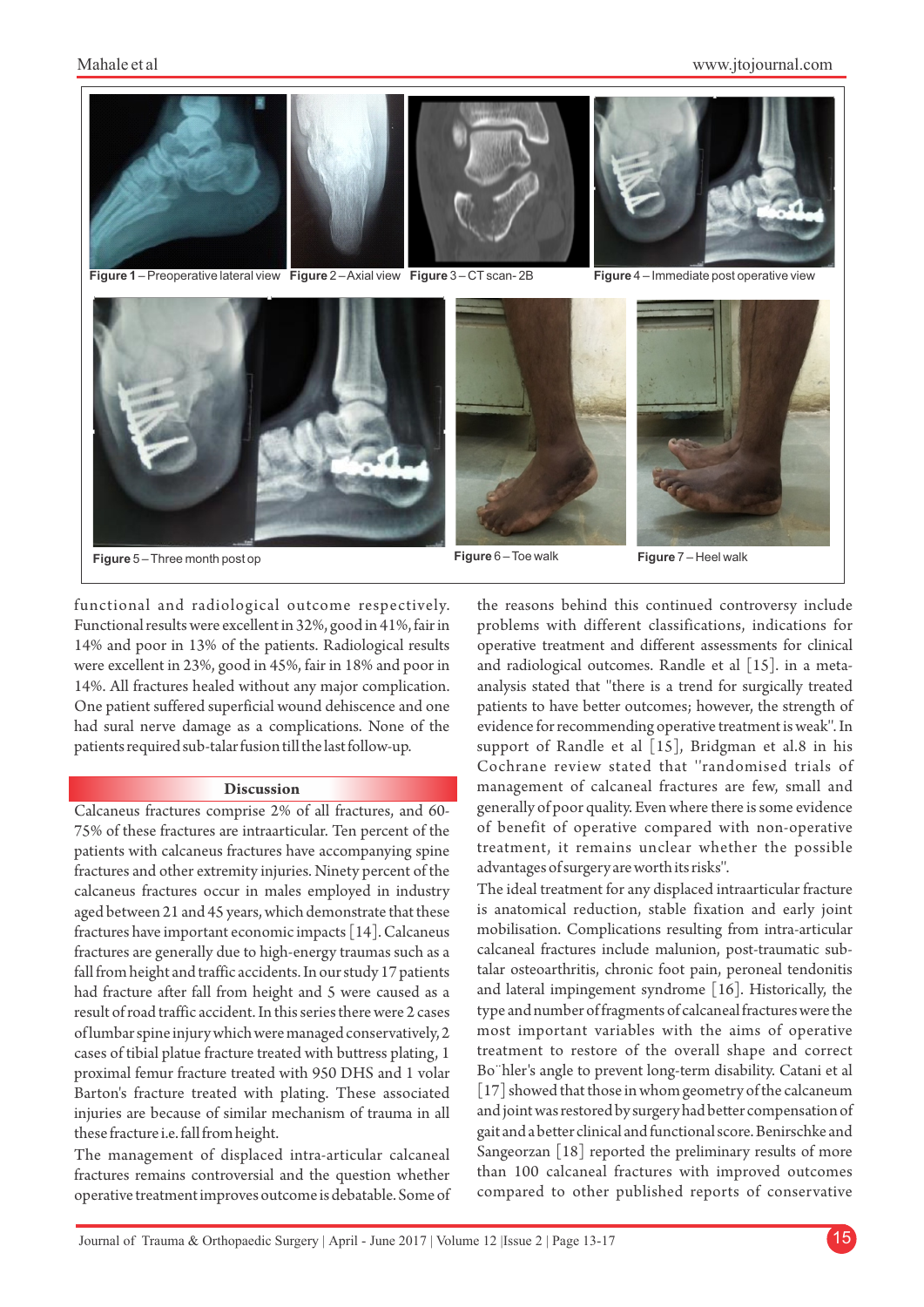#### Mahale et al

treatment. O'Farrell et al [12] reported superior results with operative treatment in a randomised controlled trial of 24 patients after 15 months of follow-up in terms of walking distance, sub-talar motion, shoe size and return to work. Leung et al [13] in a non-randomised retrospective study of 63 patients found that internal fixation was superior to conservative management with respect to pain, activity, range of motion and return to work at three years follow-up.

Options for treating displaced calcaneal fractures are conservative or operative. Kitoaka et al [11] reviewed the results of the walking analyses of 16 of 27 patients, who were not subjected to reduction and were treated with plaster. Many patients in their study showed differences in walking especially on uneven grounds, which showed that conservative treatment of displaced calcaneus fractures results in permanent functional disorders, at least to some extent. O'Farrel et al [12] treated 12 patients with surgical methods and 12 patients with conservative methods. They concluded that the surgical treatment was superior. Similarly, Leung et al [13] compared 44 patients treated by surgical methods with 19 patients treated conservatively according to the results of three-year follow-up on average. Comparing pain, ease of movement, return to job, and swallowed back of the foot, they found that the results of the group treated surgically were significantly better.

Other studies have shown that conservative management provides comparable outcomes with operative treatment. Kundel et al [19] reviewed 63 patients and reported more complications in patients treated operatively. They also found no difference in functional outcome between the operated and conservative groups at 10 years follow-up. Kennedy et al [20] found that conservative treatment was a safe, effective and cost-effective method of management and functional outcomes were similar between operated and conservative groups. Buckley and Meek [21] reported a matched cohort study of 34 patients and found no significant difference in clinical and radiographic outcomes between those treated operatively and conservatively. Buckley et al [22] in the largest multicentre prospective randomized controlled trial compared operative and non-operative treatment of intra-articular calcaneal fractures and demonstrated that operative treatment as a whole provides no improvement over non-operative treatment.

For patients who are to undergo surgical treatment, timing of the surgery is one of the most important determinants for the outcome of treatment and determined by subsidence of edema and appearance of wrinkle sign, persistence of which may lead to soft tissue healing problems and high infection rate, while surgery after 3 weeks of injury causes difficulty in reduction, due to early consolidation of fracture. Hence it is better to delay surgery till soft tissue heals and during this presurgical period patients should be managed by splinting with proper padding, limb elevation and soft tissue care. Thus most authors suggest that the surgical intervention should take place after the edema in the foot has regressed

and the soft tissue envelope is conducive. Surgical results are dependent upon the timing of surgery; according to Sanders [3], the correct timing is between 7 and 10 days from trauma, because if treated earlier there is risk of compartmental syndrome or soft tissue damage, and if treated later the results could be otherwise unsatisfactory. Average time delay from injury to surgery was 7 days in our study which is probably the optimum time for surgical intervention. We applied below knee plaster splint with elevation of limb till the swelling and edema subsided.

To determine functional outcome, we used modified Merle d'Aubigne Functional Scoring system. It is based on severity of pain, walking capacity on toes, heel, with or without support and use of shoes. In the evaluation of the results in the present study, 7 patients (31.81%) had excellent results, 9 patients (40.90%) had good result, 3 patients (13.63%) had fair result & 3 patients (13.63%) had poor results. Results of this study are comparable with studies done by H. Zwipp and M.Haddad. Results are not comparable with other studies, may be because of small sample size, slight difference in operative technique and different classification and scoring system used by different authors. These comparisons are shown in table no 1. Three (13.63%) Patient had poor because of highly comminuted fracture, inability to achieve perfect anatomical reduction and damage to articular cartilage and surrounding soft tissue at the time of trauma.

ORIF for calcaneum surgery is associated with many complications. Main complications reported are related to wound healing. Complications reported in literature are heel pain, subtalar arthritis, peroneal tendon impingement and tendinitis, calcaneocuboid arthritis, surgical site infection, flap necrosis and wound dehiscence. Sural nerve can get damaged in extended lateral approach. In this study, one patient suffered superficial wound dehiscence. Implant was not exposed. It was managed conservatively with daily dressing change and antibiotics for 10 days. One patient had minor local sensory neurological of lateral side of foot. These complications are also reported by other authors who treated calcaneum fracture with ORIF.

## **Conclusion**

Open reduction and internal fixation with reconstruction plate through extended lateral approach is better for reduction of articular surface and anatomy of bone and provides rigid and stable fixation for early mobilization. This can achieve a superior radiological appearance, but the functional outcome is arbitrarily similar as that of non operative technique. How so ever with longer follow up, functional outcome may improve with continued physiotherapy.